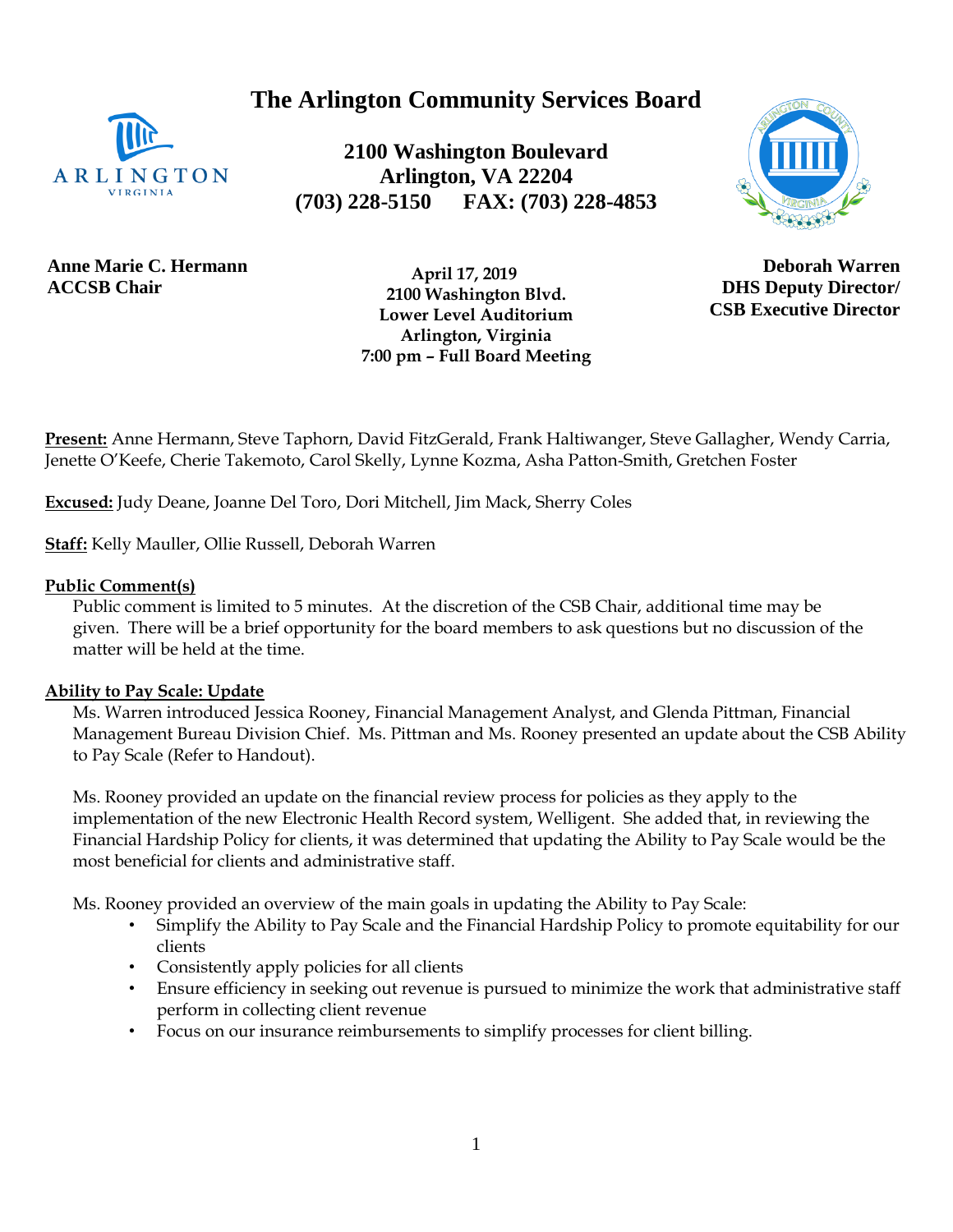Ms. Rooney provided a summary of the purpose for revising the Ability to Pay Scale and the resulting solution:

Problem:

- Current income scale overly complicated for clients and staff
- Tied to three outdated measures of income
- Current hardship policy subjective and inconsistently applied

Solution:

- New Ability to Pay Scale reduced to seven levels of income
- Level 1 based on 2018 Federal Poverty Level
- Level 2 based on 2018 HUD Very Low-Income Limit
- No clients will see an increase in fees
- Ms. Rooney provided an overview of the client income determination. Income Level
	- Determined by Annual Gross Income
		- o Less medical and dependent care expenses
	- Subsidizes service fees based on clients' identified level

| • Full fee is equal to the maximum third-party rate for services |                                    |
|------------------------------------------------------------------|------------------------------------|
| <b>Current Scale</b>                                             | New Scale                          |
| 20 levels                                                        | 7 levels                           |
| Fees increase by varying percentages                             | Fees increase by 20% at each level |
| Minimum \$5 fee                                                  | Level 1 receives full subsidy      |
|                                                                  |                                    |

Ms. Rooney noted that 40% of CSB client fee balances, in formal collection procedures with the Treasurer's Office, are for individuals who live under the current Federal Poverty Level.

Ms. Skelly asked how the ability to pay scale affects families with children who receive services. Ms. Rooney responded that a family at the level 1 ability to pay (under the Federal Poverty Level), is a family of 3. The fees increase by 20% for each level through level 7, which consists of a family of 8.

Mr. FitzGerald asked what efforts are being implemented to change the culture of correct billing. Ms. Rooney responded that DHS is pursuing several different initiatives to maximize revenue including reviewing billing procedures. She added that the implementation of the new EHR will create more efficiencies in billing as well.

Mr. Gallagher asked what the increase in net revenue is expected to be. Ms. Rooney responded client fees for families who are under the Federal Poverty Level account for less than 1% of reimbursement revenue. She added that there will be a decrease in client revenue of approximately \$50,000. She noted that administrative staff will be able to focus on insurance revenue reimbursement which will increase by more than \$50,000. Ms. Pittman added that the DHS leadership team is dedicated to focusing on maximizing revenue.

Ms. Kozma asked if private insurance is accepted. Ms. Rooney responded that accepting private insurance is an option that DHS will pursue as a part of revenue maximization. Ms. Pittman added that a key element to accepting private insurance is the ability to be in network with insurance companies.

Mr. FitzGerald asked if Medicaid revenue is affected when an individual with serious mental illness receives services voluntarily as opposed to non-voluntary. Ms. Rooney responded that Medicaid will consider the medical necessity of the service, on a case by case basis, and that certain criteria must be met for that service to be covered.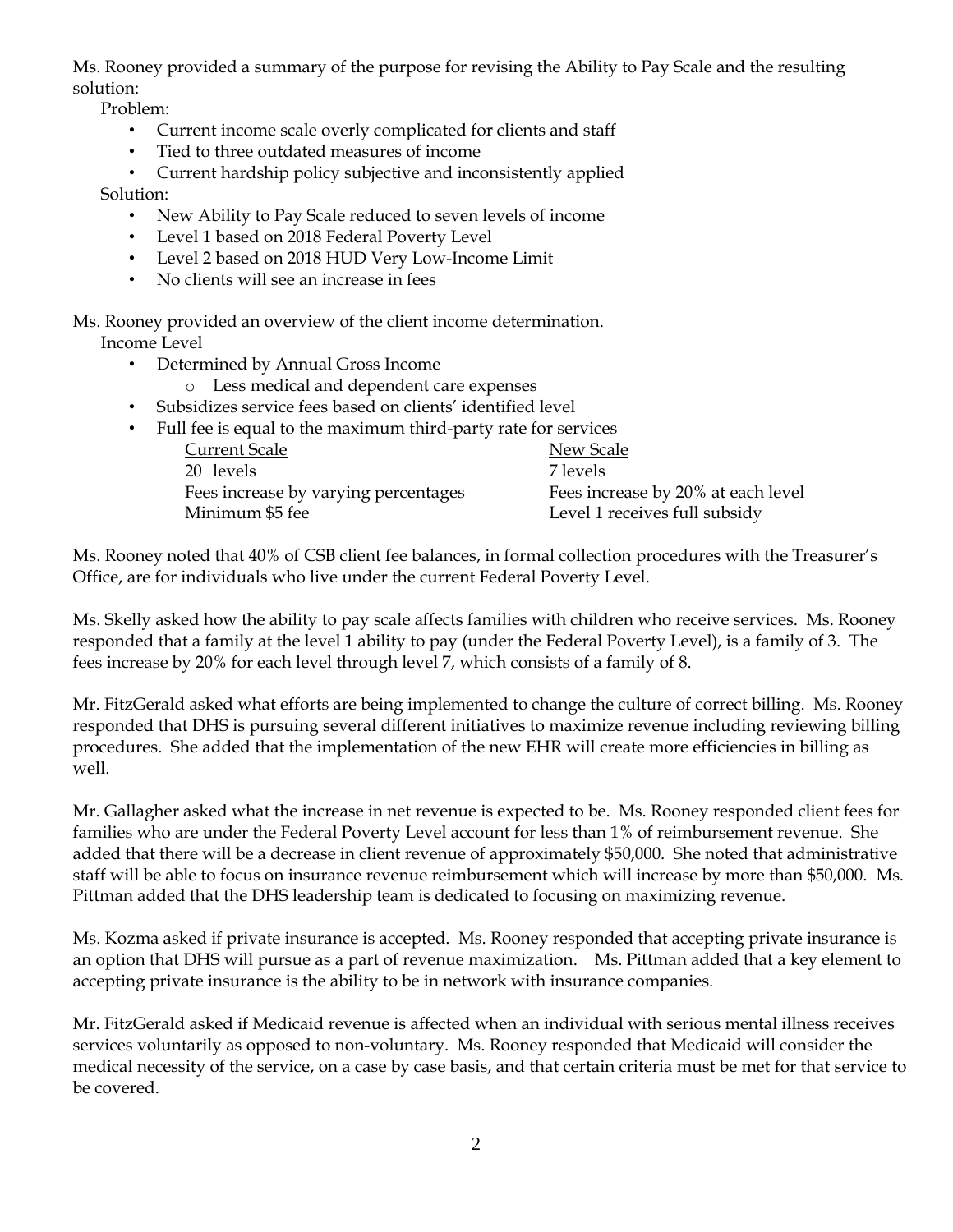Chair Hermann thanked Ms. Rooney and Ms. Pittman for presenting.

# **Approval of the March 20, 2018 ACCSB Meeting Minutes**

Chair Hermann called for a motion to approve the March 20, 2019 ACCSB Full Board meeting minutes. Ms. Skelly motioned to approve the minutes, Mr. FitzGerald seconded the motion, and the minutes were approved as amended.

# **Primary Care Implementation**

Ms. Warren provided an update about the Step VA Advisory Council (STAC) meeting. She stated that Step VA is the regulations going forward to strengthen the entire CSB system so that there is more consistency in services across the State. Ms. Warren noted that the first required steps were to implement Same Day Access and provide Primary Care Screenings. Arlington County has already implemented these two steps. The mandatory date to implement Primary Care Screenings is July 1, 2019.

Ms. Warren reported that STAC is working to define the remaining steps that CSBs are required to implement. She listed the remaining steps: peer support and parent partners, services to active military vets and their family members, outpatient services, intensive care coordination, emergency and crisis services. She added that a plan has been developed to implement the requirements across all CSB programs. The deadline to implement all the required steps is July 1, 2021.

Ms. Warren stated the definitions for two of the objectives for primary care screenings:

1) any child with serious emotional disturbance or any adult with serious mental illness and receiving targeted case management, will receive a primary care screening annually to include height, weight, BMI and blood pressure

2) any client who is prescribed antipsychotic medication by a CSB prescriber, will be screened and monitored for metabolic syndrome using the following guidelines:

- Screened quarterly for weight height BMI and blood pressure
- Screened annually for blood pressure, random glucose and lipids
- **•** Referral for any abnormalities

Ms. Warren stated that Primary Care Screenings are being performed by Neighborhood Health in the Sequoia III, Behavioral Healthcare building.

Ms. Warren stated that the Arlington CSB received \$163,00 in funding from the State to implement Primary Care Screenings. She stated that the entire state will receive \$15 million in funding. She noted that each CSB will receive funding equivalent to the cost of 2FTEs with a salary of \$60,000. Ms. Warren added that Northern Virginia will receive an additional 15% which would provide Arlington with a total of \$179,400 in funding for outpatient services. Ms. Warren stated that the State would like Arlington to hire 1FTE to support children's services and 1FTE to support adult services.

Ms. Warren reported that the State will provide a second disbursement based on a "needs based funding". Ms. Warren stated that Arlington may not receive any of this disbursement due to the "need" being based on the Behavioral Health System Assessment and Virginia VCU's Health Equity Index. She stated that Arlington tends to score to high on these system assessments to be able to receive additional funding.

Ms. Warren spoke about the Primary Care Screening Performance Plan. She stated that 85% of all DHS programs have a Performance Measurement Plan (PMP). She added that all PMPs include data on how much did we do (outputs), how well did we do it (quality), and is anyone better off (outcomes). Ms. Warren noted that State Commissioner Melton has requested that all CSBs utilize Arlington's PMP format as a template.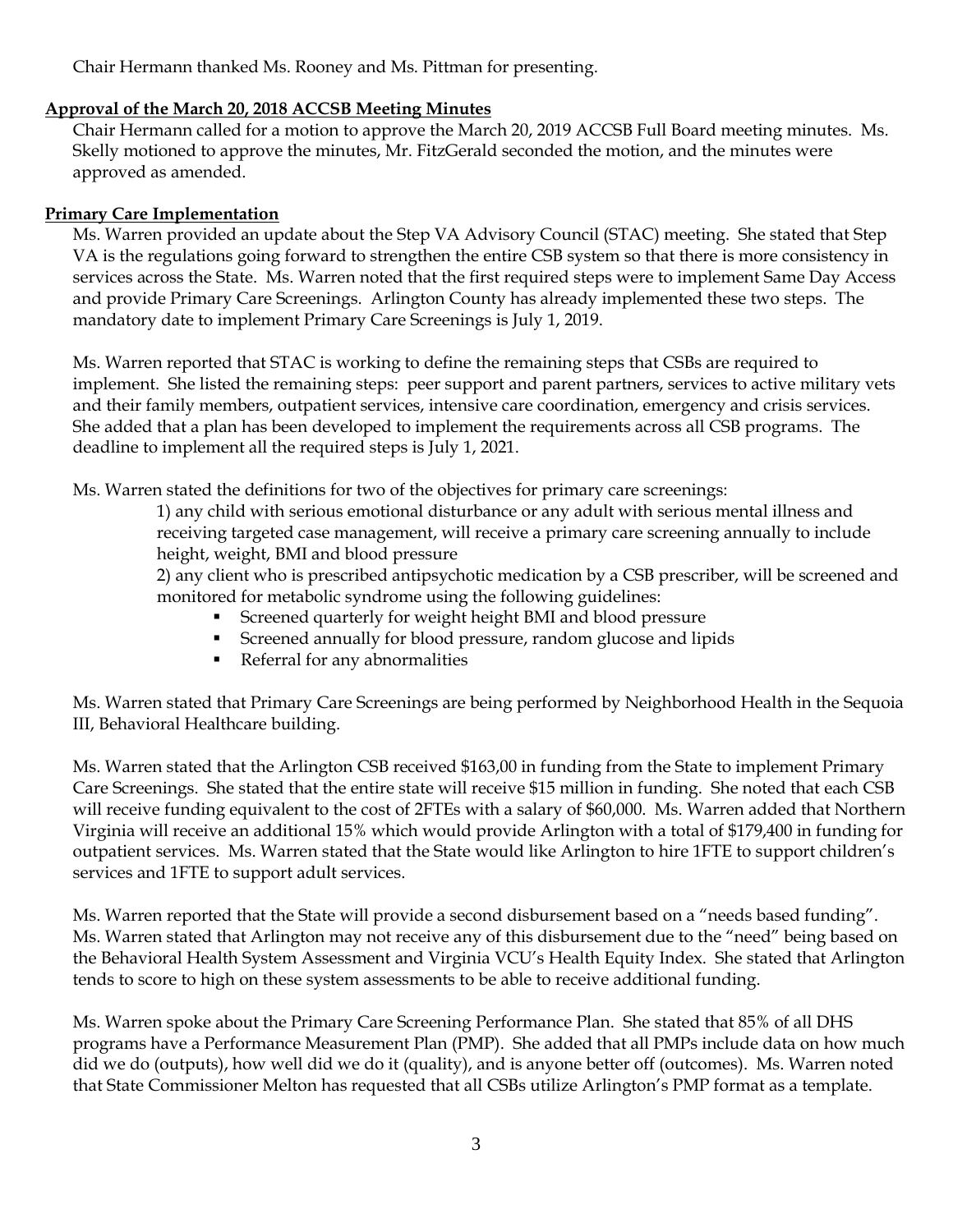Mr. FitzGerald asked how individuals are brought in for a primary care screening. Ms. Warren responded that an individual cannot be forced to receive a screening. She added that the case manager works with the individual to identify the appropriate health practitioner who could perform the screening. The goal is to have 100% of individuals receive a screening.

### **CSB By-Laws**

Ms. Warren opened a discussion about revisions to the CSB By-Laws (Included in Member Packet). Ms. Warren stated that DHS is committed to reviewing CSB administrative documents annually and revising them as needed. Ms. Mauller will email a copy of the By-Laws to the members for review. Members can submit any questions to Chair Hermann or Ms. Mauller. Mr. Russell noted that the By-laws were revised in alignment with the MOU between the CSB and the County Manager.

Ms. Warren suggested that the members review the CSB Values and Principles listed in the By-laws at a future meeting to discuss and consider including values related to recovery and equity.

### **Request for Proposal (RFP) Status: Group Home**

Ms. Warren provided an update about the for the mental health group homes. She stated that the RFP was finalized in December and submitted to purchasing in January. She added that the RFP is expected to be out by the end of the fiscal year.

Ms. Skelly suggested addressing procurement procedures for contracts in a formal manner by sending a letter from the CSB to the County Board or County Manager. Ms. Skelly called for a motion to the CSB Full Board for the Executive Committee to send a formal letter to the County Manager and/or County Board regarding the status of CSB contracts waiting for renewal by the Procurement Office. Ms. O'Keefe seconded the motion. The members agreed unanimously.

#### **New Member Recruitment**

Chair Hermann announced that there is currently one vacancy on the board and several future vacancies. She added that the CSB is looking for diverse candidates. Ms. Warren stated that there are two individuals that have expressed interest in applying. Ms. Mauller explained the process for applying for membership.

Mr. FitzGerald asked about the purpose of holding a retreat. Chair Hermann explained that the CSB members meet annually on a Saturday which gives the members an opportunity to hold a more in-depth conversation focused on such topics as legislative advocacy. Ms. Warren added that typically there is an educational portion with dialogue. Ms. Patton-Smith added that the retreat provides an opportunity for the members to focus on 1 or 2 topics as opposed to multiple topics typical of a regular CSB meeting.

#### **CSB Annual Retreat**

Chair Hermann reminded the members that the CSB Spring Retreat (Refer to Handout) will be held on Saturday June 15<sup>th</sup>. Chair Hermann reported that Patrick Hope will attend as the lunch time speaker and present about working effectively with our General Assembly Delegation. She added that Jennifer Faison, VACSB Executive Director, will attend to present about improving legislative advocacy. Members should send questions for the speakers and topics of discussion to Chair Hermann and Ms. Mauller by the May 13<sup>th</sup> Executive Committee meeting. Chair Hermann noted that Ms. Skelly suggested having the difference explained between submitting an item as a budget amendment versus a bill.

Ms. Warren presented the resource, the Legislative Advocacy Guide for Voices for Children. She added that she ordered brochures to distribute to the members at the retreat. She stated that the brochure provides information on how to prepare and present to legislators, how to utilize presentation time effectively, the structure of State government, how a bill becomes a law in Virginia, understanding the budget process, etc.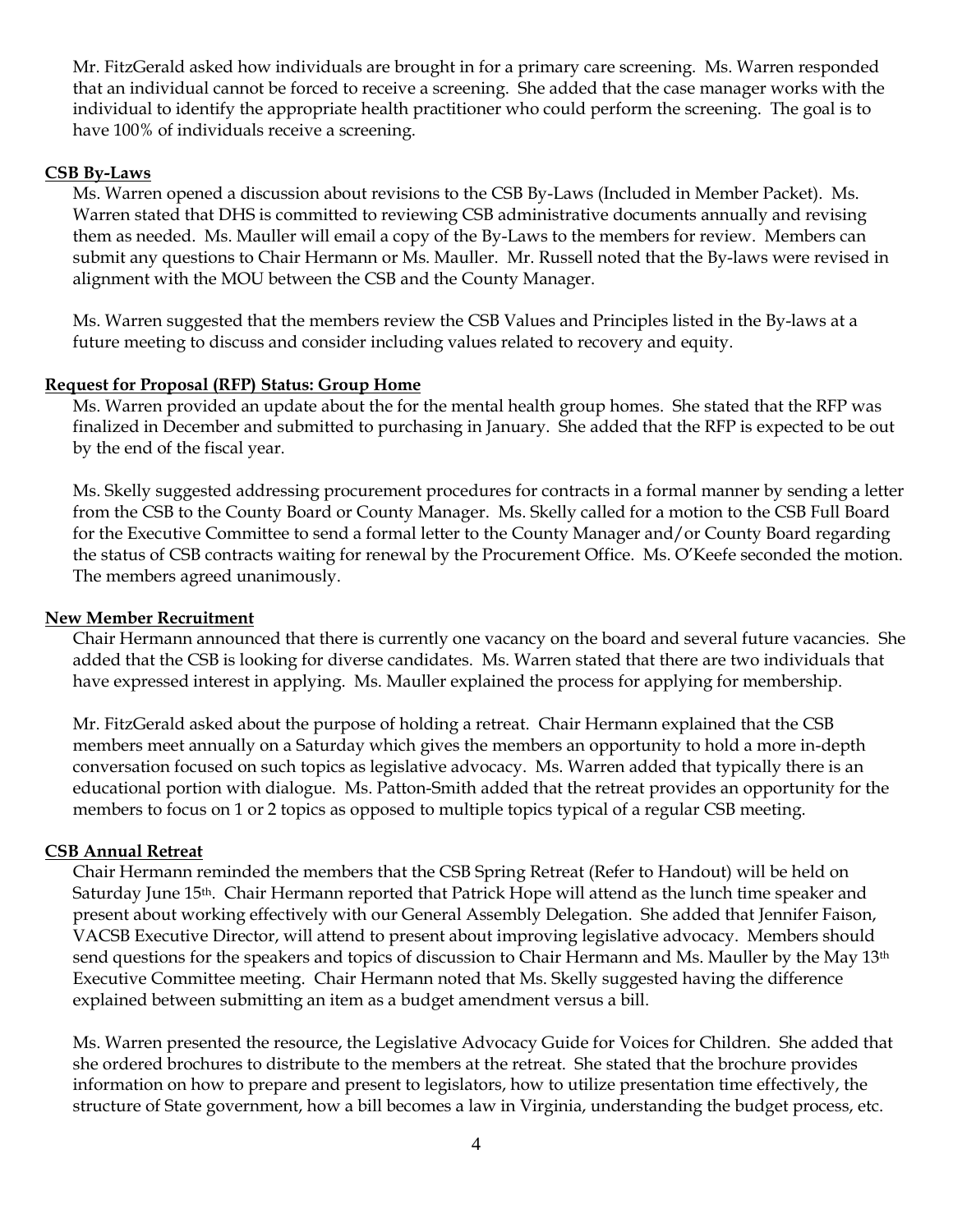# **Miscellaneous Updates/Information**

- $\checkmark$  Ms. Warren announced that the InSHAPE Program is expanding and is now partnering with the Wellness and Recovery Program within the Behavioral Healthcare Division.
- $\checkmark$  Ms. Warren provided an update about the timeline for implementing the new Electronic Health Record (EHR), Welligent. She stated that part of the shift in culture around revenue maximization will occur once Welligent is implemented. Ms. Warren provided a timeline for the implementation:
	- April, May and June working through business processes with the vendor
	- July system fully configured by vendor and bata tested
	- September train staff
	- October soft launch
	- November go live

Ms. Takemoto asked if the new EHR will capture Medicaid reimbursement. Ms. Warren responded that the new EHR will be able to capture Medicaid reimbursement.

Ms. Skelly asked if management data would be available with the new EHR. Mr. Russell responded that standard reports will be available and that the new EHR will allow for research projects on data.

- Ms. Warren reported that the County is employing extensive outreach to ensure all Arlingtonians are counted in the 2020 Census. She added that a Census Kick-off meeting was held on April 1<sup>st</sup>. She added that an accurate count directly affects the amount of Federal funding that the County receives as well as representation in Congress. Census Day will fall on April 1, 2020.
- $\checkmark$  Chair Hermann read an email question from Ms. Takemoto. "I just got my Arlington news today and noted the following from the 2019 Community Report; the number of youth who said they received the help they needed for depression was so low for Black and Asian youth, that a percentage could not be reported. Is there a role here for the CSB?" Chair Hermann noted that is a role for the public-school system and asked the members for any comments.

Ms. Warren read findings from the 2019 Community Report:

- 30% of Arlington high school students reported experiencing feelings of sadness or hopelessness for 2 or more consecutive weeks during the year – of those students, only 30% reported receiving the help that they needed
- 6% of Arlington high school students reported that they attempted suicide in the last year
- 36% of Asian Arlington high school students reported feeling sad or hopeless
- 28% of Black Arlington high school students reported feeling sad or hopeless
- 37% of Hispanic Arlington high school students reported feeling sad or hopeless
- 23% of White Arlington high school students reported feeling sad or hopeless
- The highest percentage reported for attempted suicide was 11% of Hispanic Arlington high school students

Ms. Warren stated that Ms. Takemoto was referring to the evaluation tool Youth, Risk, Behavior Survey, which reports about youth that self-report. She added that, since 2010, the percentage of youth that selfreport depression has remained steady. Ms. Warren provided an overview of prevention measures that have been implemented: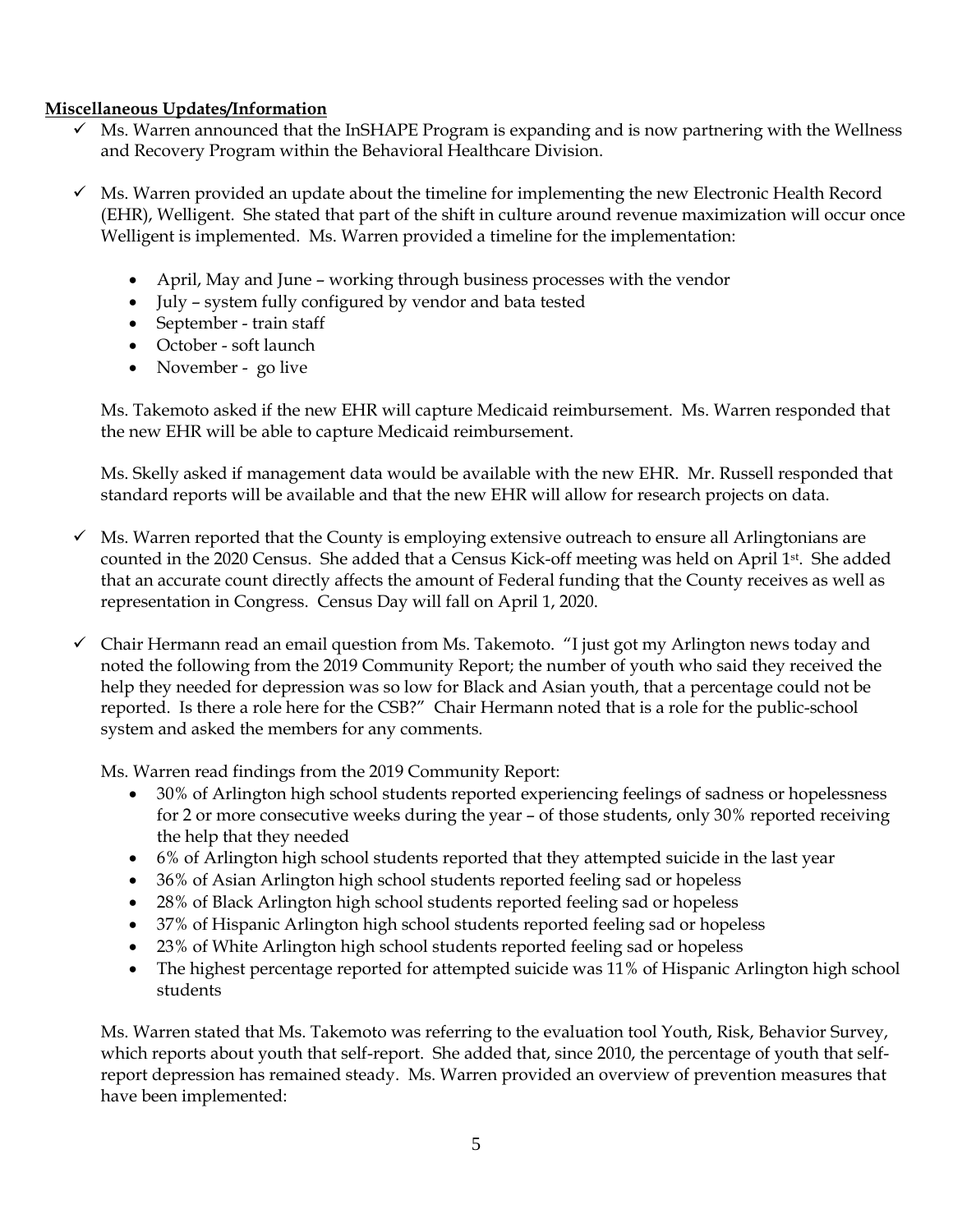- Same Day Access
- Implementing a suicide action plan
- Working collaboratively with schools to align suicide protocols and complete mutual training

Ms. Patton-Smith and Mr. Haltiwanger will follow-up with the Child and Family Services Committee.

Ms. Takemoto asked if the full board could receive a presentation on the under utilization of the Crisis Intervention Center housed within the Behavioral Healthcare Division. Ms. Warren responded that a presentation could be scheduled. She added that there are action steps in place, in terms of working with the school system, to map out assets and train the social workers and the counselors about available resources and when to utilize them.

Ms. Carria stated that the schools are responding to the same information and developing key performance indicators for their data and programming on all tiers. She added that the schools are implementing initiatives that are not only targeted intervention but more prevention oriented. Ms. Carria stated that a program named Sources of Strength will be offered to all of the high schools next year. She added that Sources of Strength is a peer lead intervention program to assist students with services and support.

- $\checkmark$  Chair Hermann reported about the Public Budget and Tax Rate Hearings held on April 2<sup>nd</sup> and April 4<sup>th</sup>. Several CSB members presented at the budget hearing. Chair Hermann reported that the CSB had good representation at the budget hearing. Chair Hermann presented at the tax rate hearing.
- ✓ Chair Hermann reported about the Annual Offender Aid and Restoration (OAR) Second Chance Breakfast held on April 9th at the Crystal Gateway Marriott. She stated that the CSB was well represented and that she has envelopes available if anyone would like to make a donation.
- $\checkmark$  Chair Hermann announced that the VACSB Training and Development Conference will be held May 1<sup>st</sup> through May 3rd in Williamsburg. The conference features skill-building, innovative practices and unique models of Community Service Boards/Behavioral Health Authorities (CSB/BHA) and regional programs. Anyone interested in attending should contact Ms. Mauller as soon as possible.
- $\checkmark$  Chair Hermann announced that Cynthia Schneider, Commission on Aging (COA), will present about the COA "Age Friendly Initiative" at the May 20<sup>th</sup> CSB full board meeting. Chair Hermann read a summary of the initiative; "during our short presentation, Linda Kelleher and Martha Villanigro-Santiago, the Co-Chair and COA of Housing and Supportive Services Committee will explain the initiative. The initiative is to collect feedback on the Age Friendly Arlington Initiative including components of the livable community. We are especially anxious to hear from CSB members as to what you feel is needed to make Arlington a more livable community". Chair Hermann stated that the presentation will focus on housing for aging community members. She will attempt to get more information prior to the presentation.
- ✓ Chair Hermann distributed a recruitment flyer for the Mary Marshall Community Advisory Council. Anyone interested in joining should contact Kay Halverson, Administrator at [khalverson@voa.org.](mailto:khalverson@voa.org)
- ✓ Ms. Mauller reminded the members that the CSB Annual June Awards Ceremony will be held on June 19th, one hour prior to the CSB Full Board meeting at 6:00 p.m. at 2100 Washington Boulevard in the lower level auditorium. Ms. Mauller asked the members to consider Community Partner nominations.
- ✓ Ms. Warren reported that she, Tabitha Kelly, Child and Family Services Division Chief, along with Judges, the Commonwealth Attorney's Office, the Court Services Unit, the Office of the Public Defender, the